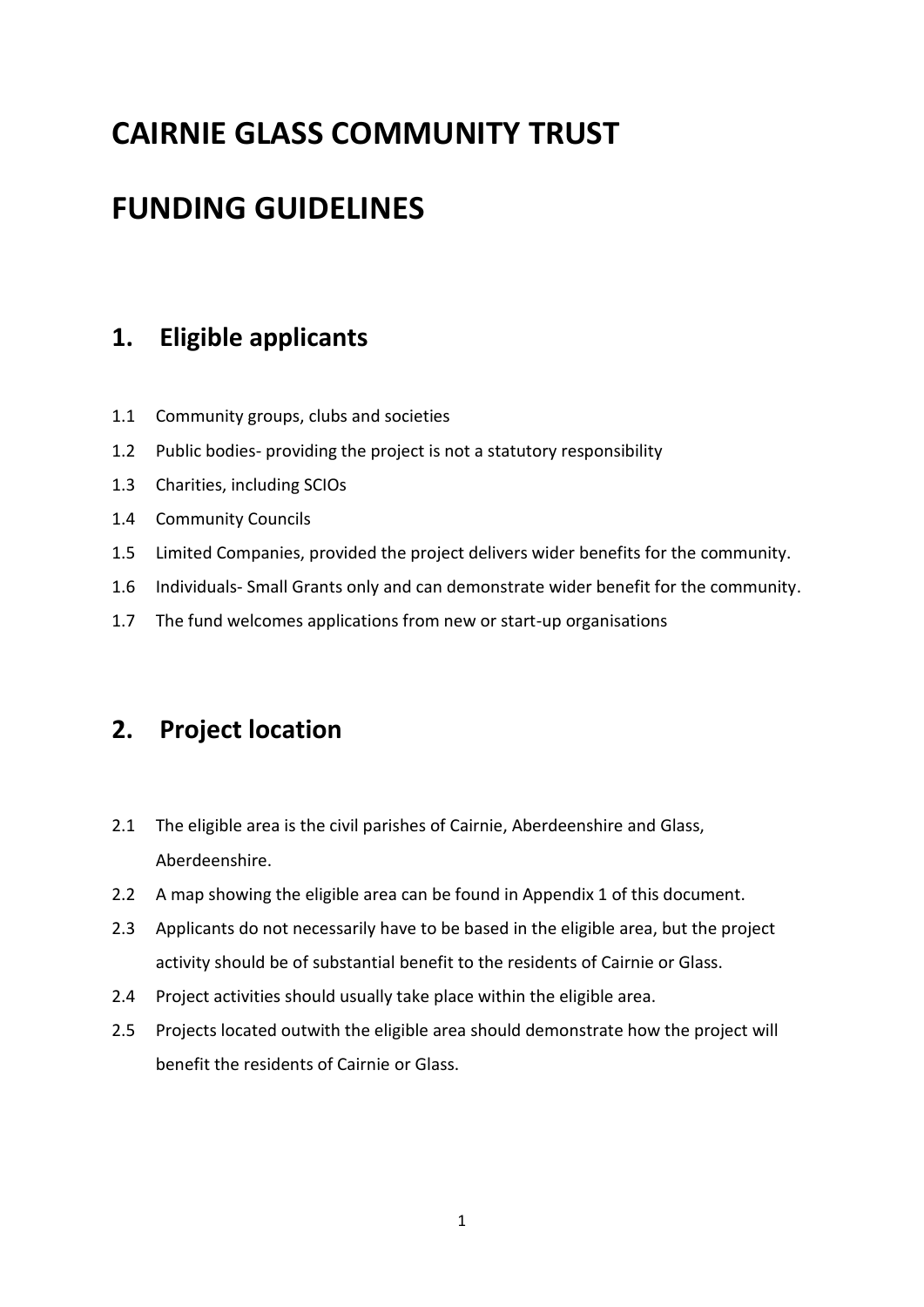#### **3. Project Activities**

- 3.1 CGCT will consider a wide range of activities for funding, including capital and running costs.
- 3.2 Projects should aim to fit within one of the following Funding Themes:
	- 3.2.1 **Sense of community**
	- 3.2.2 **Enhancing our environment**
	- 3.2.3 **Health and wellbeing**
	- 3.2.4 **Lifelong learning**
	- 3.2.5 **Heritage and the arts**
- 3.3 In addition to the Funding Themes, every project should consider the following Funding Principles:
	- 3.3.1 **Inclusion:** Applicants should ensure that projects follow equal opportunities principles and, where possible, benefit the widest possible section of the community
	- 3.3.2 **Value for money:** Applicants should ensure that suppliers are reputable; materials are of sufficient quality; and goods and services are competitively priced
	- 3.3.3 **Sustainability:** Where applicable, applicants should demonstrate that projects are sustainable in the long term and that the benefits of the project are able to continue after the funding has ended.
- 3.4 There are a number of items which are ineligible for funding from CGCT.
	- 3.4.1 the advancement or support or criticism of religion or party politics
	- 3.4.2 activities generally understood to be the exclusive responsibility of statutory authorities
	- 3.4.3 activities contrary or potentially contrary to the interests of Engie or its successors
	- 3.4.4 activities likely to bring Engie or its sucessors into disrepute or prejudice its reputation or brand
	- 3.4.5 any anti-renewable energy or anti wind farm activities
	- 3.4.6 any illegal, unlawful, immoral or offensive activities.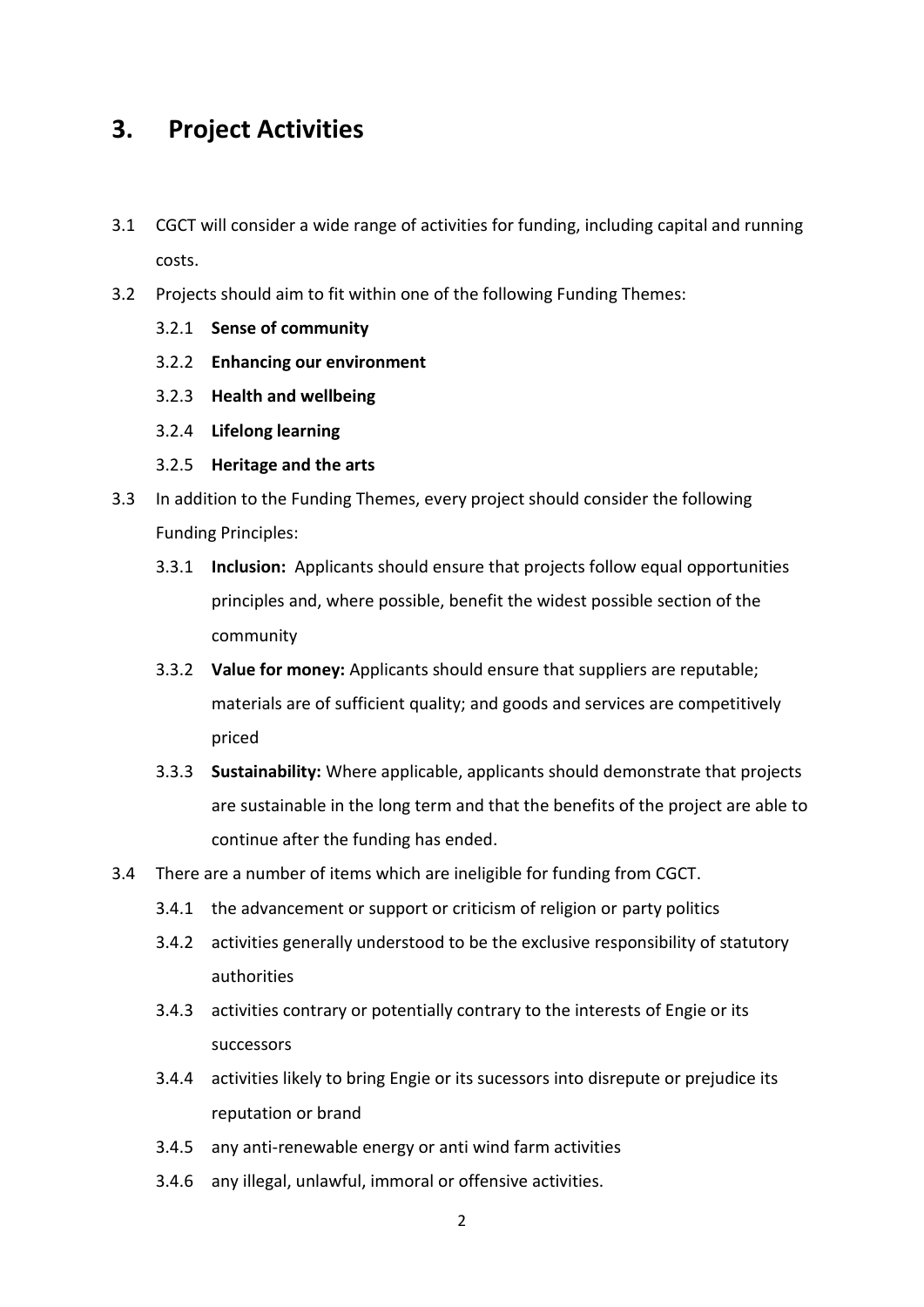- 3.4.7 Any activity which takes place outwith the eligible area- unless the applicant can demonstrate that residents of the eligible area will tangibly benefit from the project
- 3.4.8 Costs which to items which are already owned by the applicant
- 3.4.9 Costs which have already been incurred
- 3.4.10 Any items for which the applicant is able to recover costs
- 3.5 Project aims should align with the charitable objects of Huntly and District Development Trust, namely:
	- 3.5.1 To advance development of the Community by maintaining, improving and regenerating its physical, economic, social and cultural infrastructure, and assisting people who are at a disadvantage because of their social and economic circumstances;
	- 3.5.2 To advance the education of people and organisations so that they can play a leading, proactive role in the sustainable development of the Community;
	- 3.5.3 To advance the arts, heritage and culture of the Community to the benefit of both locals and visitors;
	- 3.5.4 To advance public participation in sport (meaning sport which involves physical skill and exertion);
	- 3.5.5 To advance environmental protection or improvement;
	- 3.5.6 To provide recreational facilities and organise recreational activities within the Community, with the object of improving the conditions of life for all;
	- 3.5.7 To promote, establish, operate and/or support other similar activities and projects of a charitable nature within the Community for its benefit.
	- 3.5.8 But such that the Company shall do so following the principles of sustainable development and in a way that respects and enhances the Community's local culture, social traditions and built heritage, as well as the local and global natural environment.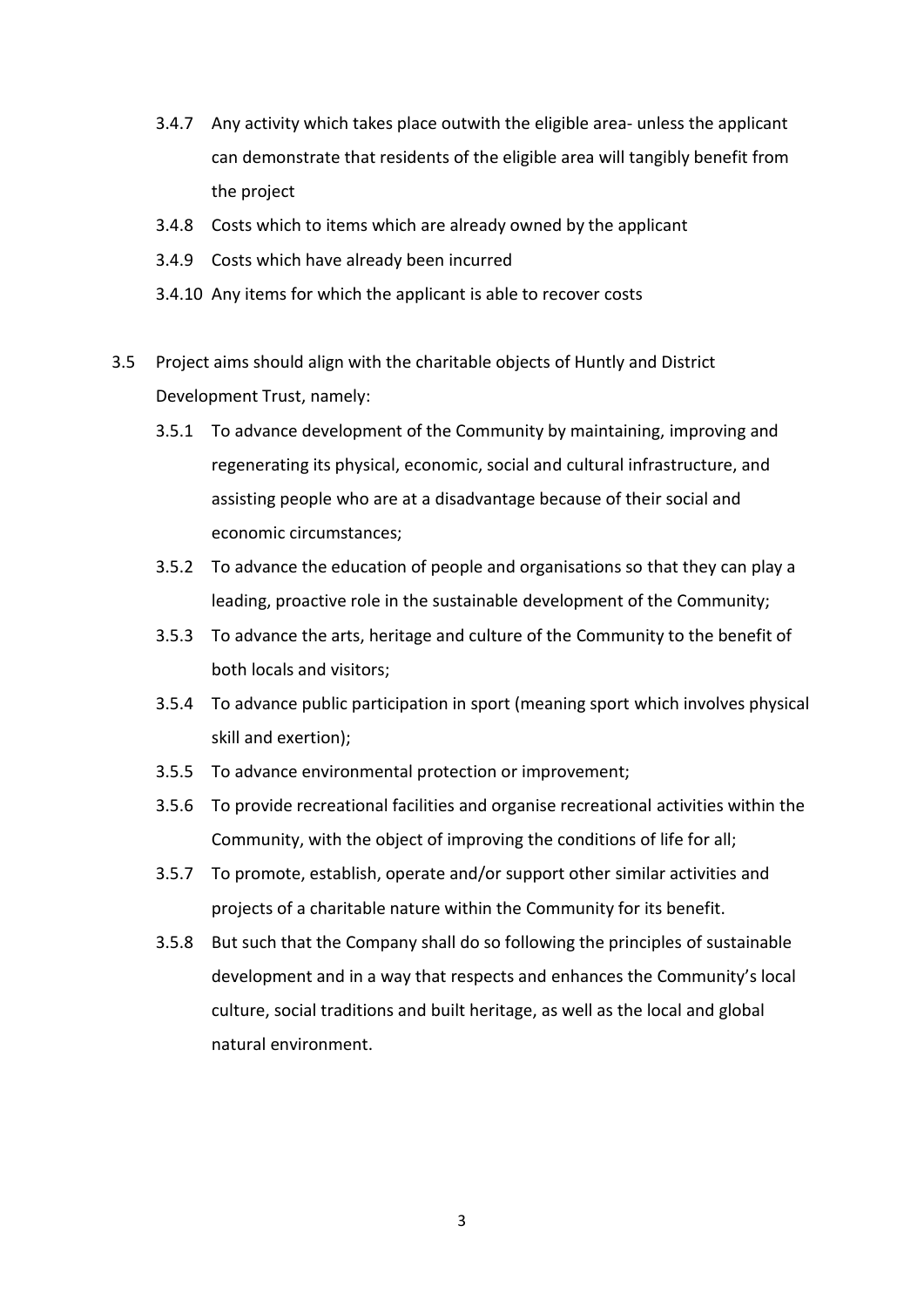#### **4. Funding streams**

- 4.1 There are three funding streams:
	- 4.1.1 The Main Fund is for grants between £1,000 and £5,000
	- 4.1.2 The Small Grants Fund is for grants between £100 and £999
	- 4.1.3 The Educational Fund is for individuals undertaking further/higher education or apprenticeships

#### **5. Costs**

- 5.1 Applicants are expected to demonstrate best value for money
- 5.2 The minimum grant is £100. The maximum grant is £5,000.
- 5.3 Grants from the Small Grants Fund can pay for 100% of project costs.
- 5.4 Grants from the Main Fund can pay up to 50% of project costs (up to the maximum of £5,000) although this could be increased if the applicant can demonstrate there is no alternative funding available
- 5.5 Grants from the Educational Fund can pay a fixed amount of up to £250 per annum for each individual in full-time further/higher education or recognised apprenticeships.
- 5.6 Applicants to the Educational Fund must re-apply each year.
- 5.7 The Educational Fund will be capped each year; the limit will be set annually
- 5.8 Applications to the Educational Fund will only be considered during one application round per year.
- 5.9 Project costs should be outlined in the application form. For any individual item above £1,000 at least two quotes should be obtained by the applicant.
- 5.10 Invoices or receipts should be submitted once the project is completed.
- 5.11 Any unspent funds should be returned to the trust.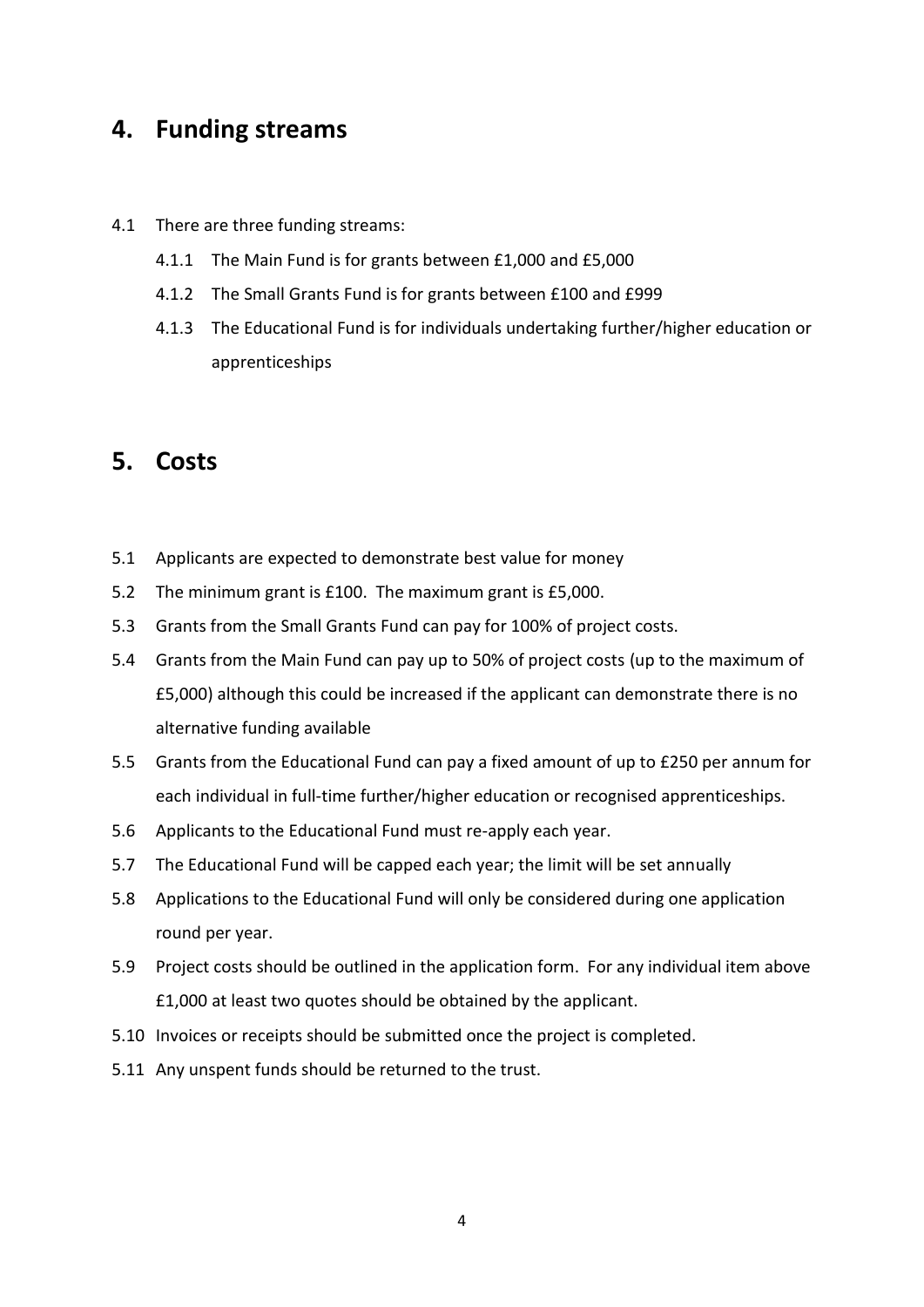#### **6. Application Process**

- 6.1 There shall usually be two or three application rounds per year, which will be advertised in local publications and on the Trust's website.
- 6.2 Applicants should complete the application form, and should use the attached project checklist for any additional information.
- 6.3 Applications to both funds (Small Grants and Main Fund) should be made using the same application form, although sections 6 and 7 should only be completed if applying for the Main Fund.
- 6.4 Funding Panel meetings will take place around 2 weeks following an application deadline.
- 6.5 Applications should be submitted by email to the address publicised on the website.

#### **7. Decision Making Process**

- 7.1 Applications are assessed and determined by the Funding Panel. The Funding Panel is made up of the committee members of the Cairnie Glass Community Trust, all of whom are residents of the parishes of Cairnie and Glass.
- 7.2 Applications are assessed on the priorities and themes set out in Section 3.2 and 3.3 above.
- 7.3 The panel may ask for further information to be submitted before the grant decision is made, or alternatively may make a grant offer conditional
- 7.4 The applicant will be advised on the decision of the committee by email no more than 4 weeks following the application deadline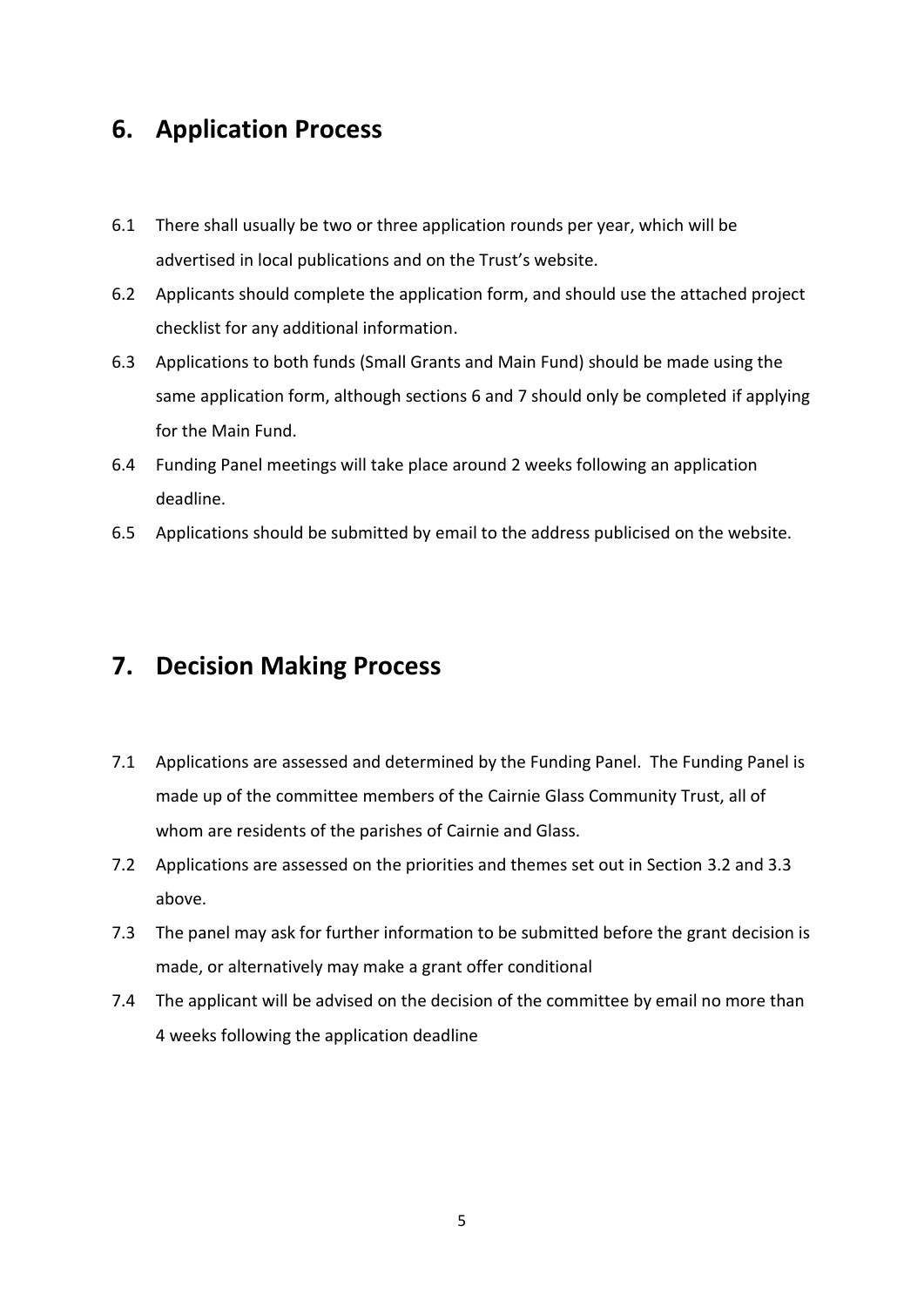#### **8. Approval Process**

- 8.1 Successful applicants will be issued with a formal grant offer. The applicant should read the terms and conditions of the grant offer and if accepting should sign and return to the secretary
- 8.2 In most cases the applicant will receive the approved funds by bank transfer within 4 weeks of receipt of the signed grant offer.
- 8.3 If the project is not expected to commence for a significant time period, the funds will be transferred 4 weeks prior to the commencement of the project.
- 8.4 If projects haven't commenced within 12 months of approval the funds should be returned to the Trust and the grant offer will be withdrawn. In this case the applicant may apply again for funding through the usual application process.

# **9. Reporting**

- 9.1 Applicants should inform the secretary about any significant delays to the timescale of the project.
- 9.2 Applicants should inform the secretary of any major changes to the project. If there is a fundamental change in the nature of the project the panel may ask the applicant to re-apply.
- 9.3 Applicants should submit a short report at the end of the project to summarise the project's achievements. Photographs should also be submitted.

# **10. Acknowledgement and Publicity**

10.1 The applicant should acknowledge The Cairnie Glass Community Trust in all publications and publicity related to the project.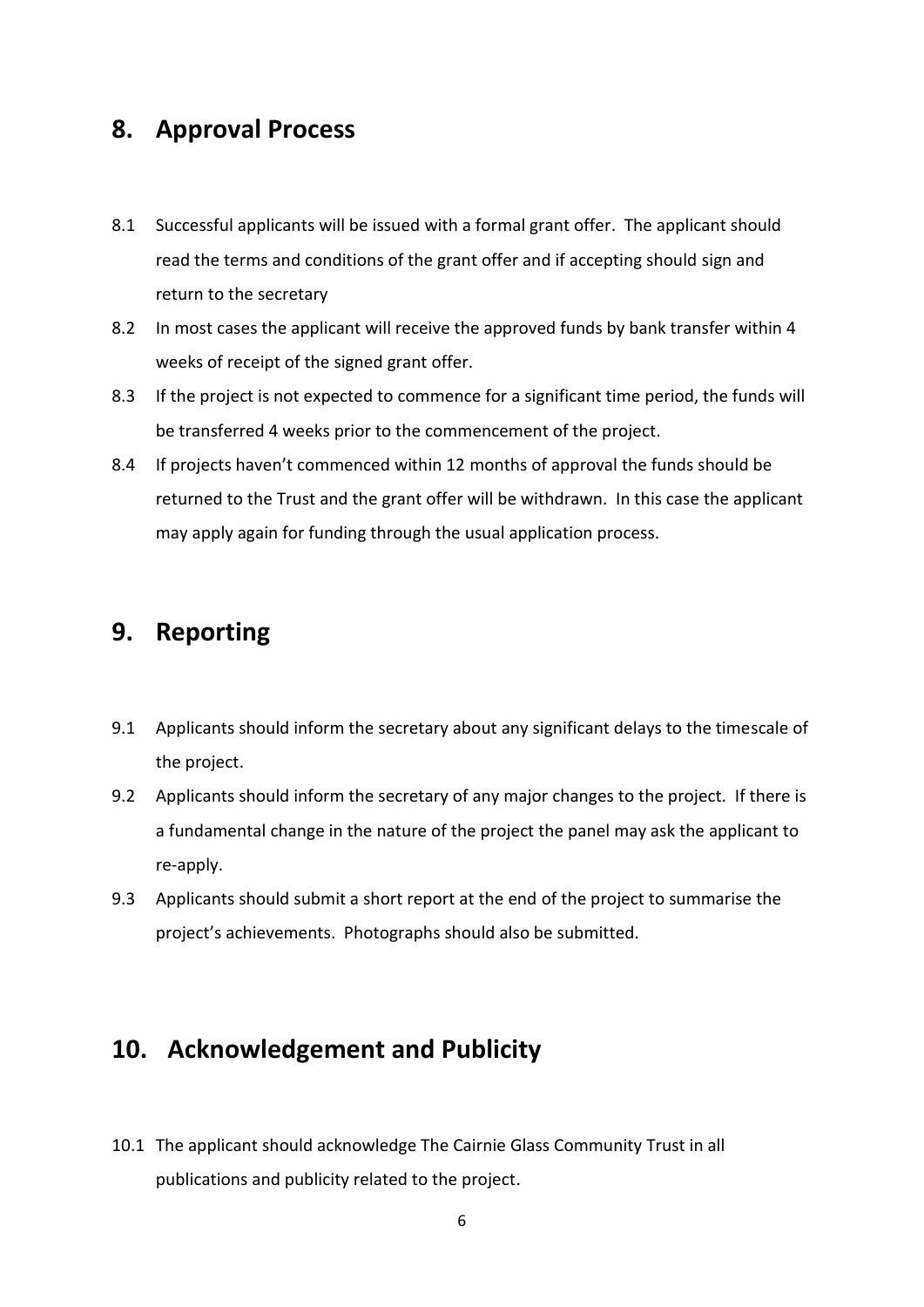- 10.2 Signage with acknowledgement of the award from CGCT and CGCT logo should be in a prominent place on all capital projects.
- 10.3 The project will be publicised on the CGCT website including project details, photographs and testimonials.